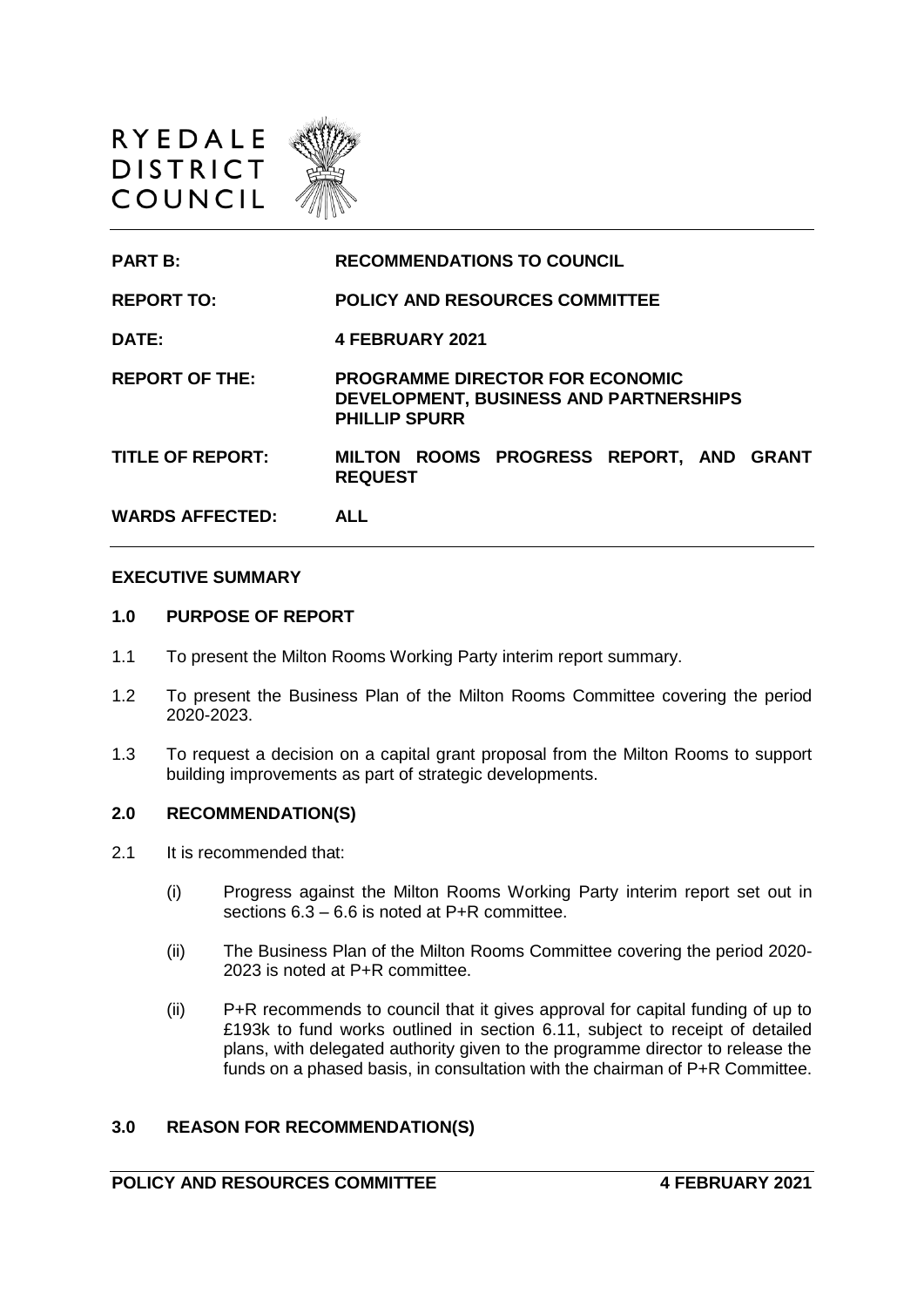- 3.1 The Milton Rooms Working Party Final Report (March 2020) recommended that an interim report be produced which provides an update on progress made towards the concluding recommendations. The recommendations were originally approved by P&R on 19th March 2020.
- 3.2 The Milton Rooms Working Party Final Report (March 2020) stated that the Milton Rooms Committee would like their forthcoming Business Plan to be presented to RDC This Business Plan has since been developed further by the new board of trustees and addresses key strategic areas for improvement. It is responsive to the recommendations made in the Milton Rooms Working Party Report.
- 3.2 The grant request by the Milton Rooms Committee is to cover key capital projects at the venue which are designed to improve the facilities, enhance public access and support the developments outlined in the business plan. The works outlined would provide a sound investment in the building infrastructure.

## **4.0 SIGNIFICANT RISKS**

- 4.1 The Milton Rooms trustees regard the works outlined in the grant bid as a key aspect of their development and recovery post-Covid. They seek funding from RDC as landlord to support these building developments which they anticipate will be instrumental as part of their financial recovery. Without agreement of financial support there is concern that they will not be able to progress with the development plans for the site and attract the audiences necessary to become financially viable. Officers believe this investment would provide improved facilities throughout the building providing a sound basis for business development and use in the long term.
- 4.2 There is a risk that any continued and long term impact of the Covid-19 pandemic and consequent restrictions on venues operating normally, could mean that the Milton Rooms Charity struggle to sustain the venue. A robust business plan and operating model will mitigate these risks for the Milton Rooms Committee.

## **5.0 POLICY CONTEXT AND CONSULTATION**

- 5.1 From November 2019, the Milton Rooms Working Party met once a month over a period of five months, to explore and discuss the current operations and management of the venue. A number of interested parties were invited to share their feedback on the venue, its operations and suggestions for improvement. The trustees of the Milton Rooms also attended.
- 5.2 The Working Party sessions concluded in March 2020 with a final report on the outcomes of the meetings. The report contained a series of recommendations for the Milton Rooms which were developed from the discussions and feedback obtained from the sessions into an action plan. A request was made by the Milton Rooms trustees for RDC to have sight of the new Milton Rooms Business Plan. It was also agreed that a report summarising relevant updates as per the recommendations be submitted to outline progress.
- 5.4 In respect of the grant request, the Working Party report also contained reference to building improvements and stipulated that these are achieved with support from and partnership with RDC, but which would be be considered on a case by case basis.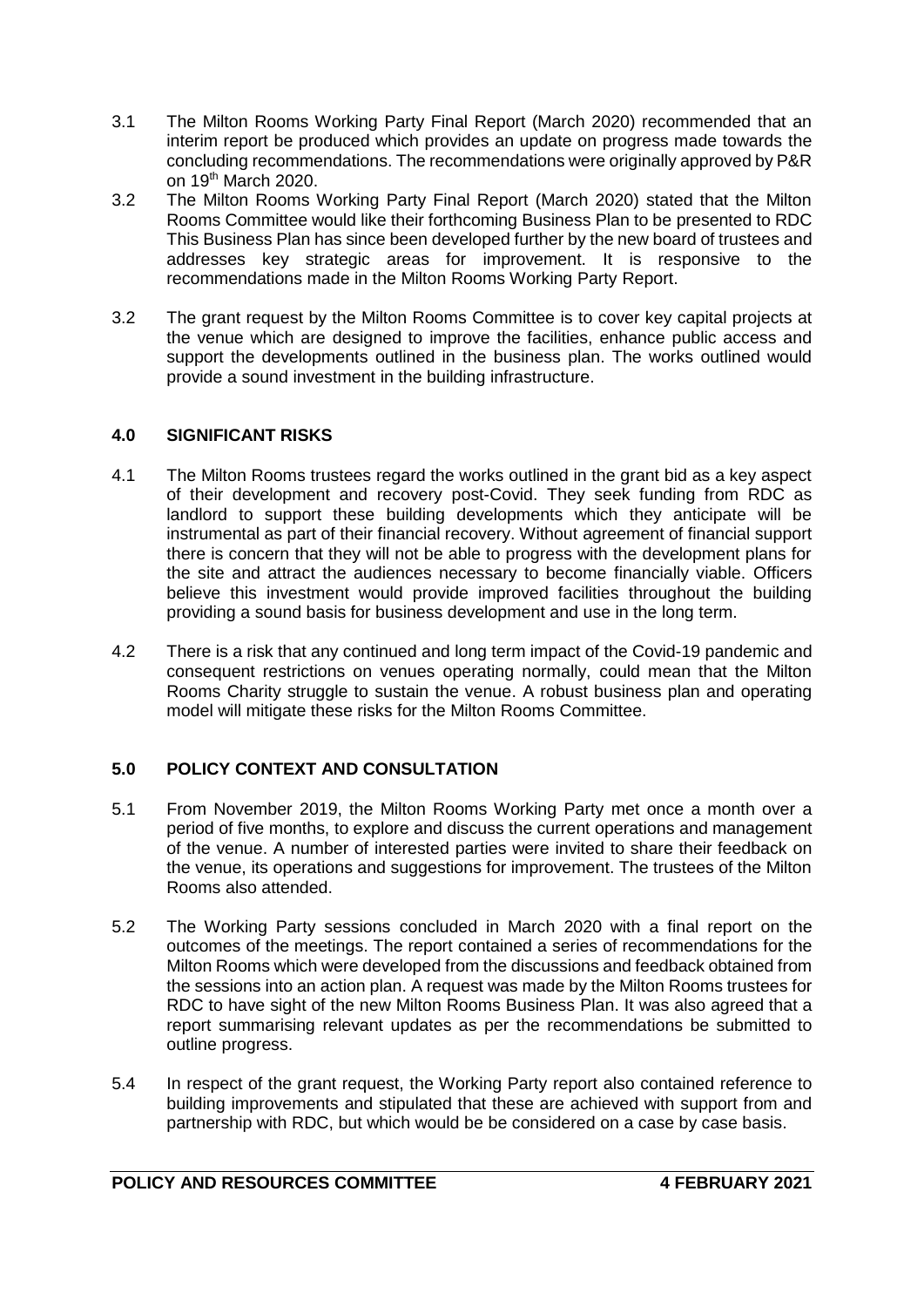- 5.5 The Council Plan 2020-2024 highlights the ambition to support Ryedale's Creative Industries and expand the cultural offer. Investment in the building improvements outlined would support that aim and widen opportunities for business and audience development, as well as helping to build a financially sustainable community venue.
- 5.6 The Milton Rooms trustees and Venue Manager have also contributed feedback to the consultants working on the North Yorkshire Cultural Strategy and will be developing their programming using feedback from Ryedale's own cultural consultation which supports the Ryedale Cultural Action Plan.

# **REPORT**

## **6.0 REPORT DETAILS**

## **Milton Rooms Working Party Recommendations:**

- 6.1 The Milton Rooms Working Party was set up in October 2019 (first meeting in November 2019) to assess the current governance and operation of the venue and to work with the Milton Rooms trustees to make recommendations for a sustainable and financially viable way forward. The Working Party meetings were attended by a range of invited guests from a range of backgrounds who had some experience of using or managing the venue and who shared their views on how the site could be developed.
- 6.2 A report was produced once the Working Party sessions had completed which detailed the evidence gathered and contained a series of recommendations. The following key recommendation categories were covered:
	- 'Operations and Management',
	- 'Maintenance',
	- 'Malton Museum', and
	- 'Support from RDC'.
- 6.3 Since then progress has been made and developments are continuing. These include:
	- Recruitment of a number of new trustees to the board with a range of expertise.
		- Fire safety review
		- A new two year licence negotiated with Malton Museum to occupy the subscription rooms
	- Discussion to develop project with Malton Museum and others for Arts Council funding bid.
	- Revision of volunteer policies and procedures and recruitment of new volunteers.
	- Discussions to expand and diversify the programming with some scheduled new acts
	- Meeting held with arts development agency to consider partnerships and funding opportunities.
- 6.4 The Milton Rooms are being supported by RDC's Arts and Events Officer who is working with the Trustees and Venue Manager to help identify opportunities, develop arts programming and networking for partnership opportunities. This has included to date
	- introductions to music promoters for possible performances in 2021,
	- a collaborative opportunity being developed with Orchestra's North and North Yorkshire Music Action Zone for an early years music programme in summer 2021,
	- introductions to the arts development agency Arcade to explore options for a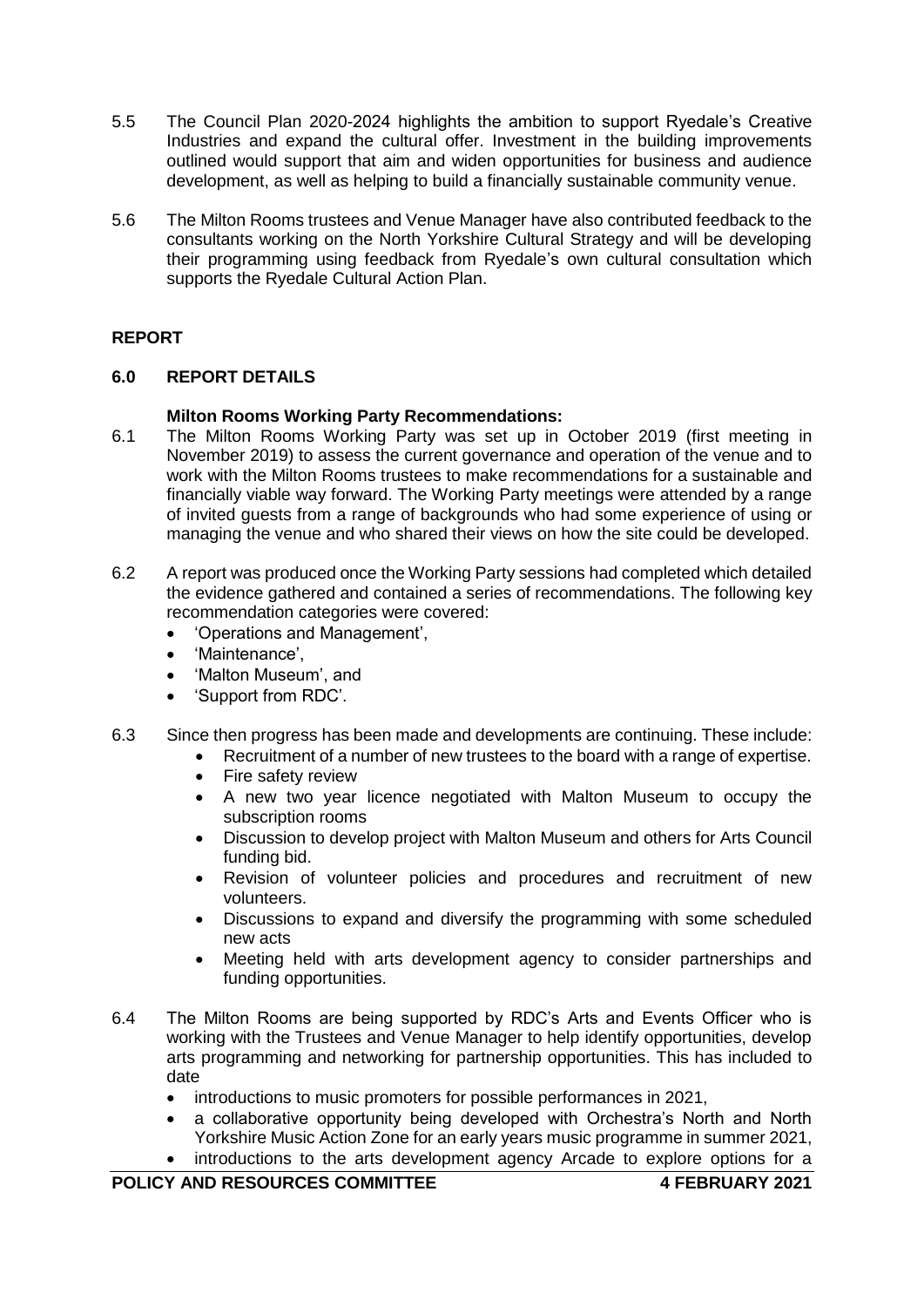collaborative bid to the Arts Council incorporating Malton Museum.

- 6.5 Feedback on the events that have taken place in periods when Covid-secure performances were allowed to go ahead has been very good and encouraging. Positive feedback has been received from the public on the events themselves as well as positive feedback on the new operations from the performers and acts themselves.
- 6.6 The following key developments at the Milton Rooms throughout 2020 should also be noted, which demonstrate their willingness to develop the site collaboratively and strategically:
	- a strategic approach to programming developed through community and professional consultation
	- volunteer and staff development through implementation of new policies and procedures
	- a new business plan addressing key areas of strategic development
	- development of community networks across the district and programming for local groups
	- a renewed effort to work collaboratively both locally and regionally

## **Milton Rooms Business Plan:**

- 6.7 The Working Party recommendations included the development of a Milton Rooms Business Plan by the Committee. A first draft was outlined in the summer 2020 but since the recruitment of new trustees this has been reviewed and updated by them. It was agreed this would be shared with RDC for information.
- 6.8 The Business Plan takes in to account the recommendations in the Working Party Report and details proposed developments for the next 2-3 years. This includes, developments and improvements to the governance and management of the site, a revised membership programme, improved volunteer recruitment and management, a diversified arts programme and the development of a range of business opportunities.
- 6.9 The Milton Rooms Committee plan to make use of data and feedback from the Ryedale culture consultation survey (completed October/November 2020) which should help support strategic programming.
- 6.10 The Business Plan has been developed to strategically consider all aspects of the venue and its potential but is realistic in its ambitions. The development of key policies and actions relating to the volunteer team, the responsiveness to the recommendations made by the Working Party and the open willingness to work with partners and explore opportunities demonstrates a strong strategic direction for the site.

#### **Grant Request:**

- 6.11 The Milton Rooms Committee's Business Plan identifies areas for capital improvements which would improve the facilities and provide greater opportunity for audience engagement and community use. This supports the plans the venue has for developing new income streams and providing multifunctional community spaces for event use such as wedding receptions. The areas identified for improvements are:
	- Toilet refurbishment throughout, new disabled toilet and baby changing facility, wheelchair accessible lift from foyer to basement (Total cost £93,723.69)
	- New Sink to Bar area to provide new hand wash basin (Total £1,247.52)

## **POLICY AND RESOURCES COMMITTEE 4 FEBRUARY 2021**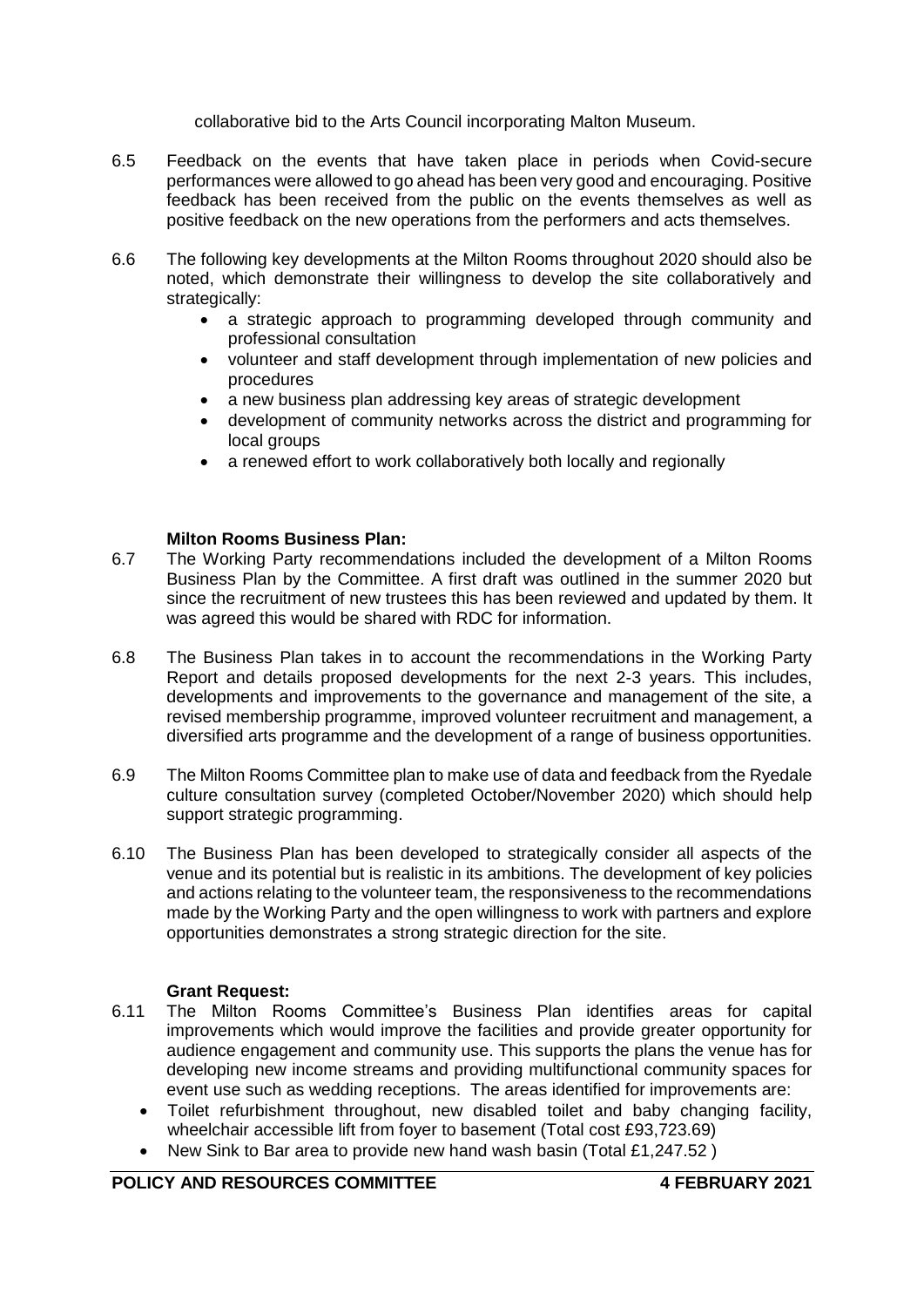- New Kitchen facilities to Assembly Rooms (Total £9,270.86)
- Refurbishment of Main Hall including plasterwork, painting, floor resurfacing and improvements to stage steps (Total £18,080)
- Black out curtains/blinds for building (Total £14,800.00)
- Refurbishment of main Kitchen off the bar area (£10,000)
- Wheelchair ramp from foyer to main hall (£535)
- New Professional lighting rig and lanterns (£20,000)
- New heating system/heaters for main hall (£25,000) Total identified costs: £192,657.07
- 6.12 Details of the identified works have been sought and itemised in the attached grant request.
- 6.13 Feedback from the public has consistently referenced the poor state of the toilets, that they are shabby and smelly and that many are put off from using the venue due to this. Members of the public have also referenced the main hall, that is unwelcoming and in need of redecoration.
- 6.14 Other developments in the grant request are all aimed at improving the visitor experience, improving the venues ability to better engage audiences, widening the potential for community use and improving general public access. The developments will support the Milton Rooms' drive to be a sustainable community venue, and respond to the venue's business and community development plans and the recommendations made in the Working Party Report.

## **Potential Council Investment:**

- 6.15 RDC had previously ring-fenced £340,000 as match funding towards a Milton Rooms grant bid to the National Lottery Heritage Fund in 2017. This bid was unsuccessful and the money has since been moved back into the council's reserves. It is confirmed that while not ring-fenced for the Milton Rooms any more it is still available to request for other projects. The Milton Rooms would like to request part of these funds (£193,000) from the council's reserves to support these identified improvements.
- 6.16 In terms of any requests for work from RDC outside of obligatory maintenance work, the Working Party Report states *'Requests from the Milton Rooms Committee for RDC to fund maintenance or improvement capital works outside of the terms of the sublease should be determined by RDC members on a case by case basis, on the same terms as other venues in the district, and only upon receipt of full plans and rationale from the operator.'* (p.26). This request is presented as one such case.
- 6.17 This investment support if offered will have multiple benefits for the whole district as well as the Milton Rooms itself:
	- It could help attract further external funding from external funders to help support the arts development and community work.
	- Investment in the facilities will support the Milton Rooms' income generation plans through diversifying activity, audience development and community use.
	- In addition to developing their arts programming, the Milton Rooms wants to develop the site to provide spacious and accessible community spaces for a wide range of use by organisations and community groups across Ryedale. This investment will support these aims.
	- The improvements would also create opportunities to develop partnerships with local businesses in Ryedale and support the site to develop its commercial offer.